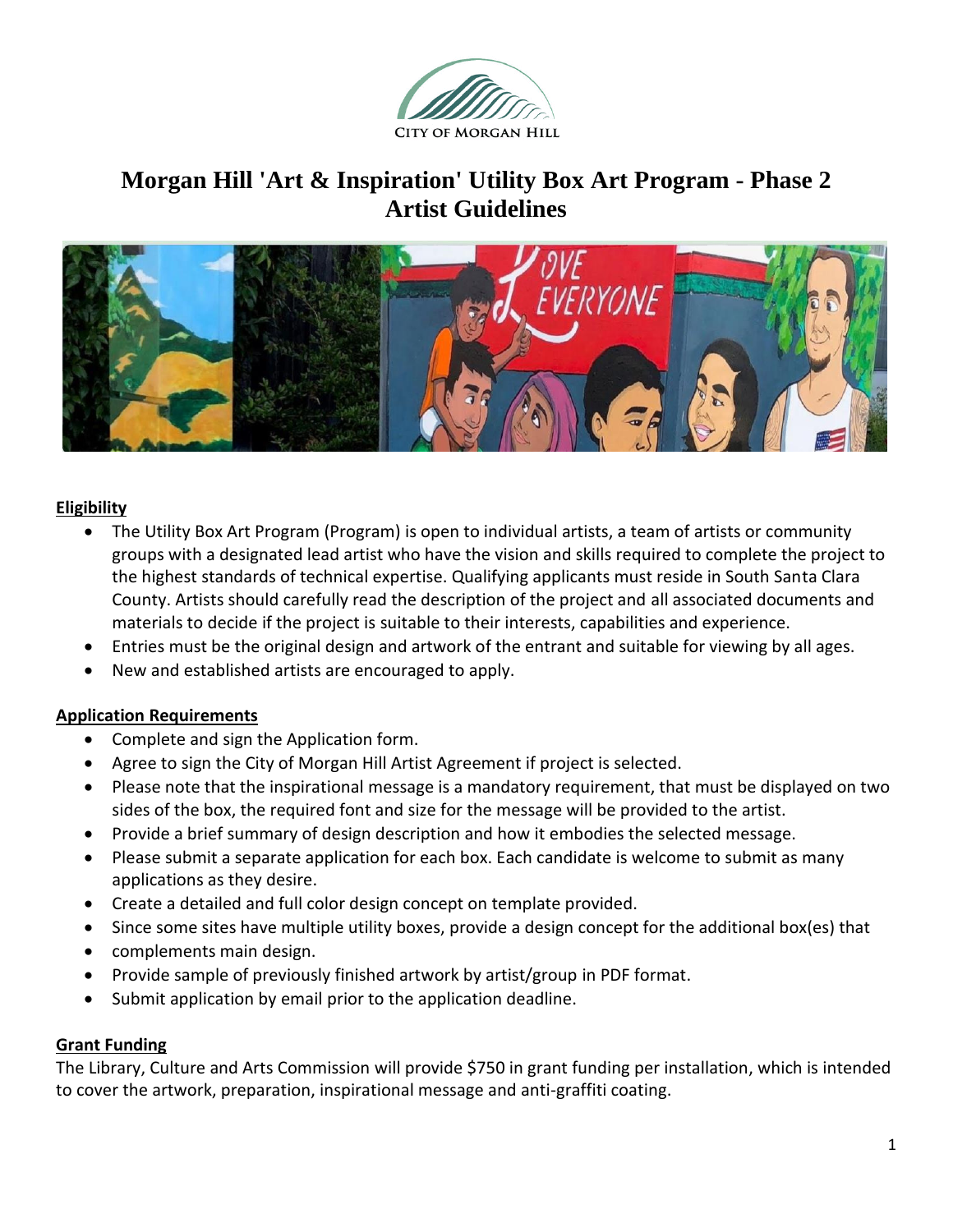## **Mural Specifications**

- The program is designed to encourage community pride and city beautification.
- Boxes vary in size, so artist should be prepared to adjust artwork accordingly.
- City staff and contractors must have access to the box at all times during work.
- Artwork cannot restrict vents or airflow for box.
- Artwork must avoid levers, handles, keyholes, labels, windows, and door hinges to avoid locking door in place or restricting access.
- Installation will begin only after design approval and paint quality is deemed satisfactory for the project.
- Completion of all required liability and contract forms is required prior to painting.
- Artwork is a long-term installation (it is expected to last close to ten years) and becomes the property of the City.
- Artists and any assistants are required to sign a liability waiver prior to start of the project.

#### **Preparation, Painting and Finishing**

Artists are responsible for all work associated with the creation of artwork on the utility box. This includes:

- 1. Sanding & Priming of utility box
- 2. Painting of the Artwork
- 3. Finishing the box with anti-graffiti clear coat

Approved Materials for this work include:

- High quality, low-sheen, eggshell, satin or semi-gloss external acrylic latex paint must be used.
- Dark colors must be used sparingly due to the potential for overheating of the utility boxes.
- An anti-graffiti clear coat will be applied on top of finished mural.
- Airbrush or spray equipment for the mural is not permitted.
- No spray paint, except for anti-graffiti coating.

#### **Selection Process**

- Submissions will be reviewed and selected by the Library, Culture, and Arts Commission and approved by the Morgan Hill City Council.
- All selection decisions will be final. Once the artwork is selected and utility box assigned, the committee will notify artist by email.
- Since the Commission is relying on sponsorships for funding, an area on the box will be specified for use in affixing a placard that shows the name of the artist and sponsors.

#### **Location**

Artists may request a specific box location on the application but are not guaranteed their specified location. The Commission reserves the right to assign an alternate location based on availability

#### **Installation**

- Painting of the utility box can vary from artist to artist and can possibly take from 3-4 days or up to a week.
- A schedule of installation will be established with the artist, to ensure a timely process and to prevent artwork from being vandalized.
- During installation artist must allow sidewalk to remain open for pedestrian traffic.